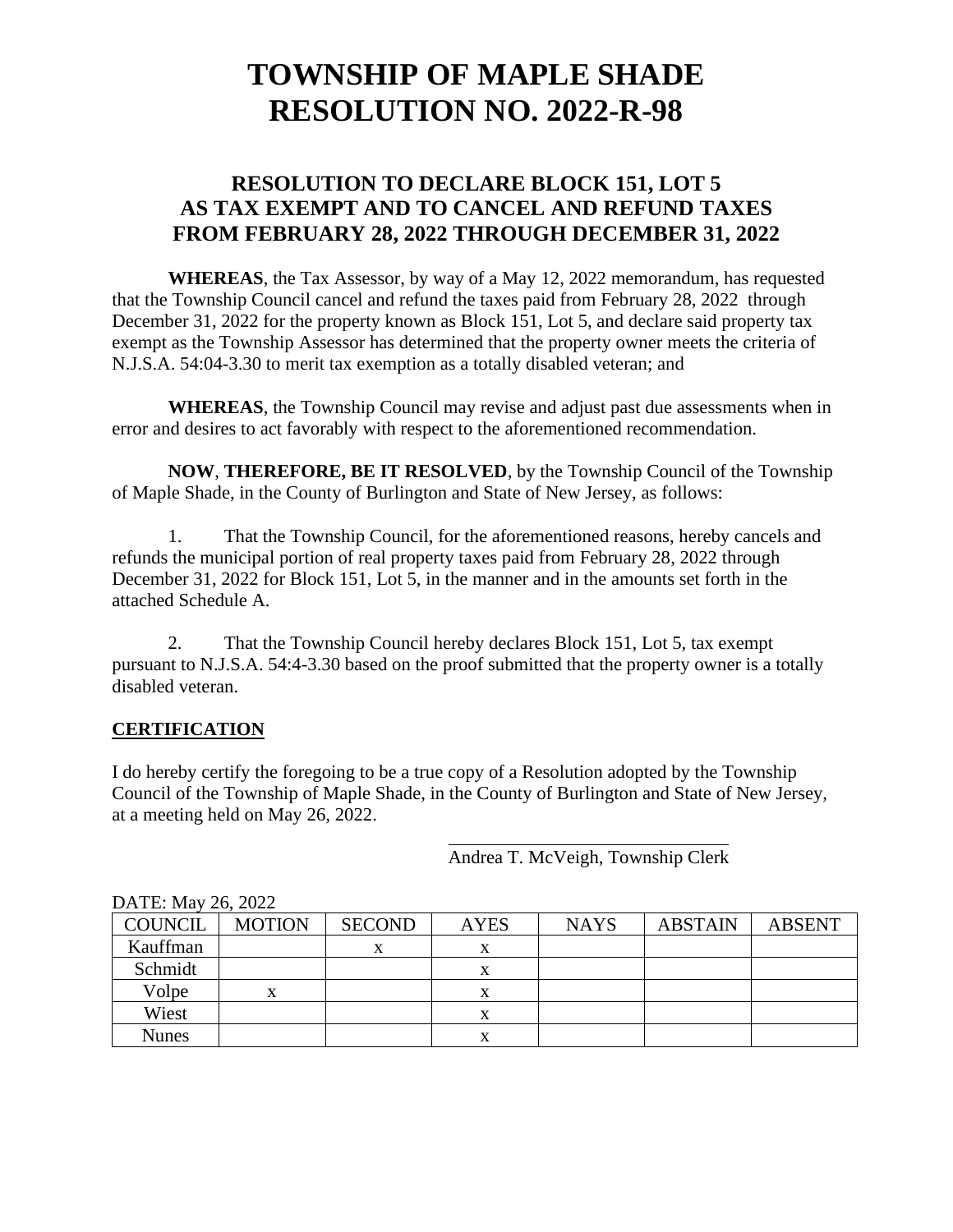## **RESOLUTION AUTHORIZING CME ASSOCIATES TO PERFORM A HAZARDOUS TREE SURVEY OF TOWNSHIP RIGHT-OF WAYS IN ACCORDANCE WITH THE NEW JERSEY STEWARDSHIP GRANT APPLICATION FROM THE URBAN & COMMUNITY FORESTRY GRANT PROGRAM**

**WHEREAS**, Sustainable Maple Shade recommended that the Township submit a New Jersey Department of Environmental Protection Stewardship Grant application for an Urban & Community Forestry Program to conduct a Hazardous Tree Survey within the Township Right of Ways; and

**WHEREAS**, the Township accepted the Stewardship Grant in the amount of \$10,987.50 from the New Jersey Urban and Community Forestry Program of NJDEP to assist with the implementation of the Township's Community Forestry Management Plan; and

**WHEREAS**, CME Associates,1460 Route 9 South, Howell, New Jersey 07731, submitted a proposal in the amount of \$14,650.00 to perform a Hazardous Tree Survey of Township Right of Ways of existing trees and other characteristics listed in the RFP document which will include all existing Ash trees and their conditions.

**WHEREAS**, there are sufficient funds available in Account number G-02-201-41-599- 022 (\$10,987.50), G-02-201-41-599-122 (\$2,747.00) and T-15-568-51-00-080 (\$915.50) as evidenced by the attached certification of the Chief Financial Officer.

**NOW THEREFORE BE IT RESOLVED**, by the Township Council of the Township of the Township of Maple Shade, County of Burlington, authorize and award CME Associates, 1460 Route 9 South, Howell, New Jersey 07731 to perform a Hazardous Tree Survey of Township Right of Ways not to exceed the amount of \$14,650.00

#### **CERTIFICATION**

I do hereby certify the foregoing to be a true copy of a Resolution adopted by the Township Council of the Township of Maple Shade, in the County of Burlington and State of New Jersey, at a meeting held on May 26, 2022.

Andrea T. McVeigh, Township Clerk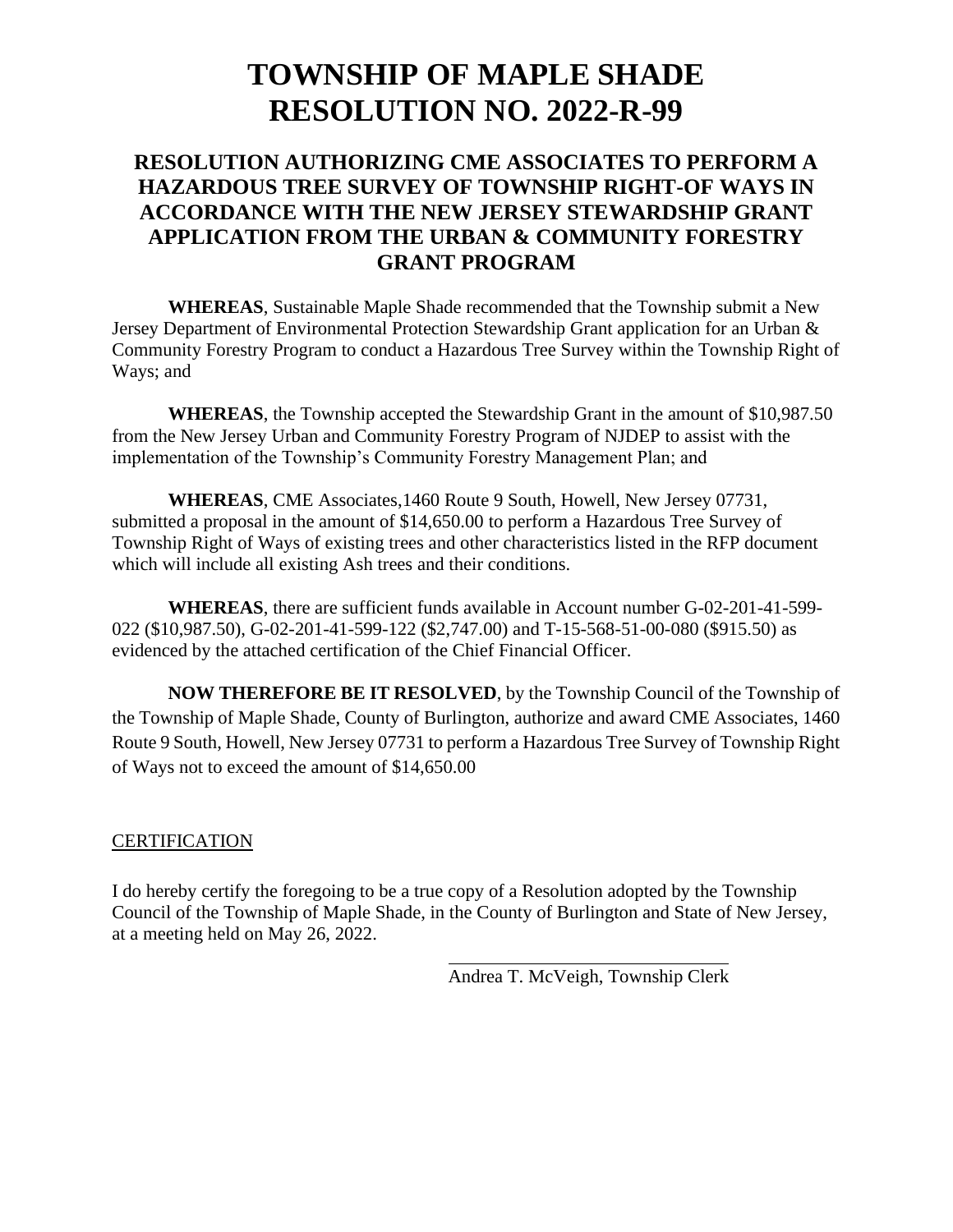| <b>COUNCIL</b> | <b>MOTION</b> | <b>SECOND</b> | <b>AYES</b> | <b>NAYS</b> | <b>ABSTAIN</b> | <b>ABSENT</b> |
|----------------|---------------|---------------|-------------|-------------|----------------|---------------|
| Kauffman       |               |               | л           |             |                |               |
| Schmidt        |               |               | X           |             |                |               |
| Volpe          | x             |               | X           |             |                |               |
| Wiest          |               |               | X           |             |                |               |
| <b>Nunes</b>   |               |               |             |             |                |               |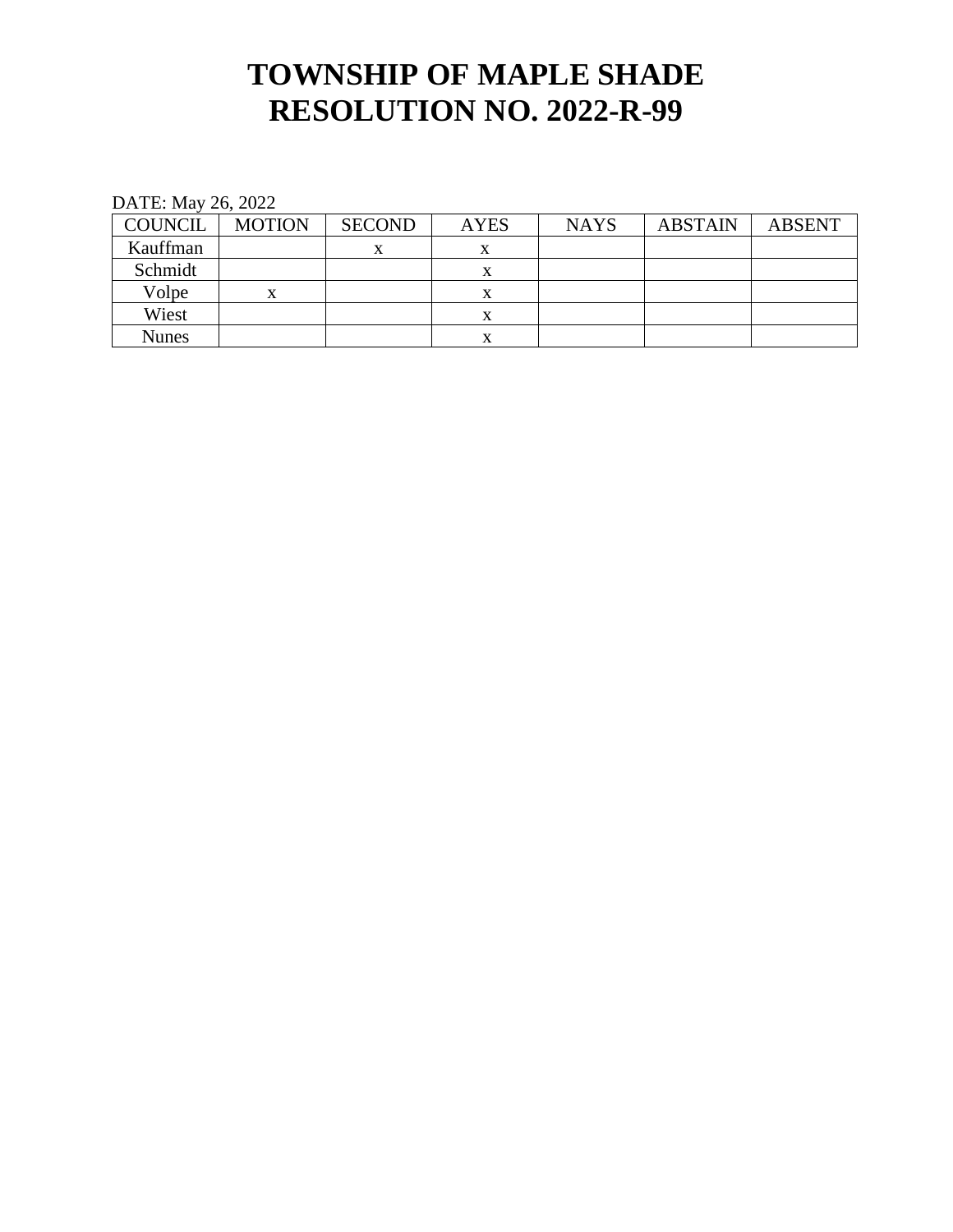## **AUTHORIZING THE TEMPORARY CLOSURE OF THE MUNICIPAL PARKING LOT AND BRUBAKER LANE FOR THE MAPLE SHADE 100 YEAR CELEBRATION TOUCH-A-TRUCK EVENT SUNDAY OCTOBER 9, 2022**

**WHEREAS**, the Township of Maple Shade is celebrating its 100<sup>th</sup> year in 2022; and

**WHEREAS**, the 100 Year Celebration Committee wishes to commemorate the event by holding various events over the course of the year; and

**WHEREAS**, on Sunday October 9, 2022 the 100 Year Committee wishes to hold a free Touch-A-Truck Event in the Municipal Parking Lot on located between North Forklanding Road and North Lippincott Avenue adjacent to Brubaker Lane (the "Acme" Lot) from 12noon to 5pm.

**NOW, THEREFORE, BE IT RESOLVED**, by the Township Council of the Township of MapleShade, in the County of Burlington and State of New Jersey, as follows:

- 1. The 100 Year Committee is hereby authorized to hold a Touch-A-Truck event on Sunday October 9 from 12noon to 5pm in the Municipal Parking Lot located between North Forklanding Road and North Lippincott Avenue adjacent to Brubaker Lane (the "Acme" Lot); and
- 2. The above Municipal Lot (the "Acme" Lot) shall be closed to vehicle from 12:01am to 8:00pm on Sunday October 9, 2022; and
- 3. Brubaker Lane will be closed to vehicular traffic on Sunday October 9, 2022 from 10:00am to 6:00pm

#### **CERTIFICATION**

I hereby certify the foregoing to be a true copy of a Resolution adopted by the Maple Shade Township Council at a meeting held on May 26, 2022.

|                | ، ب<br>DATE: May 26, 2022 |               |             |             |                |               |  |  |  |  |
|----------------|---------------------------|---------------|-------------|-------------|----------------|---------------|--|--|--|--|
| <b>COUNCIL</b> | <b>MOTION</b>             | <b>SECOND</b> | <b>AYES</b> | <b>NAYS</b> | <b>ABSTAIN</b> | <b>ABSENT</b> |  |  |  |  |
| Kauffman       |                           |               | x           |             |                |               |  |  |  |  |
| Schmidt        |                           |               | x           |             |                |               |  |  |  |  |
| Volpe          | X                         |               | X           |             |                |               |  |  |  |  |
| Wiest          |                           |               | x           |             |                |               |  |  |  |  |
| <b>Nunes</b>   |                           |               |             |             |                |               |  |  |  |  |

#### Andrea T. McVeigh, Municipal Clerk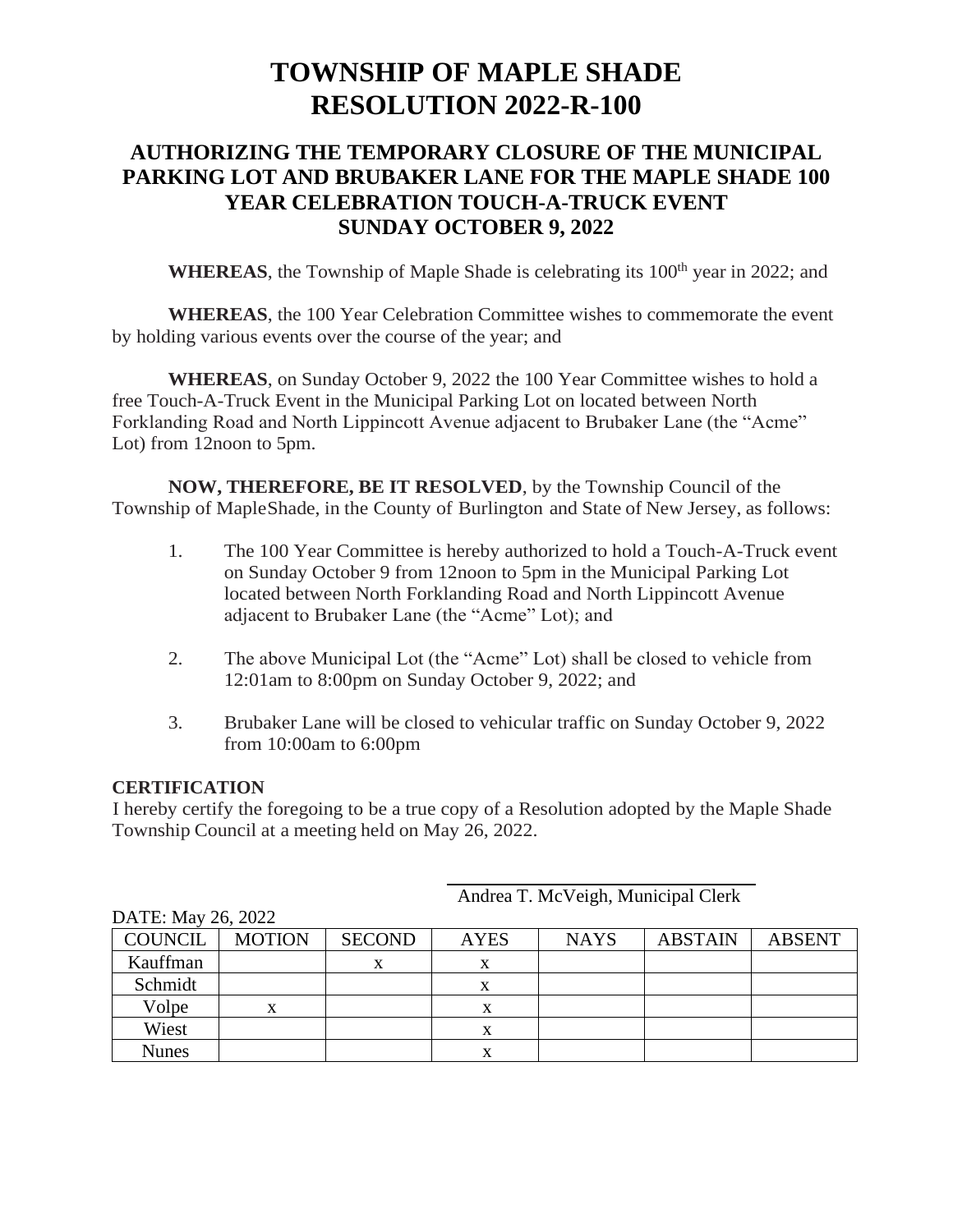#### **RESOLUTION AUTHORIZING THE AWARD OF CONTRACT WITH CHARLES MARANDINO, LLC IN THE AMOUNT OF \$231,640.00 FOR THE TOWNSHIP OF MAPLE SHADE SAFE ROUTES TO SCHOOLS PEDESTRIAN SAFETY IMPROVEMENTS PROJECT (TAP-D00S 533) FOR CURBS AND SIDEWALKS ALONG FREDERICK AVENUE**

**WHEREAS**, the New Jersey Department of Transportation (NJDOT) has allocated certain Federal funds for the Township of Maple Shade Safe Routes to Schools Pedestrian Safety Improvements Project (TAP-D00S 533) for installation of curbs and sidewalks along Frederick Avenue in Maple Shade; and

**WHEREAS**, on May 3, 2022 the Qualified Purchasing Agent publicly received and opened sealed bids for said project as authorized; and

**WHEREAS**, Charles Marandino, LLC, P.O. Box 20, Milmay, New Jersey 08340, is the lowest responsible bidder and has submitted a price of \$231,640.00 to construct said project; and

**WHEREAS**, the NJDOT requires that a resolution authorizing the award of the Maple Shade Safe Routes to School Pedestrian Improvements Project be adopted by resolution as it is a Federally funded improvement project with funds being administered by the NJDOT: and g

**WHEREAS**, there are sufficient funds available in Account number G-02-201-41-867-042 as evidenced by the attached certification of the Chief Financial Officer.

**NOW THEREFORE BE IT RESOLVED**, by the Township Council, of the Township of Maple Shade, County of Burlington, State of New Jersey that:

The contract for the Township of Maple Shade Safe Routes to Schools Pedestrians Safety Improvements Project (TAP-D00S 533), a Federally funded improvement project with funds being administered by the NJDOT be and same is hereby awarded to Charles Marandino, LLC, P.O. Box 20, Milmay, New Jersey 08340 for the amount of \$231,640.00; and

Award of this contract to Charles Marandino, LLC is also subject to the review and approval of the Commissioner of the New Jersey Department of Transportation; and

The Township Manager and/or Chief Financial Officer of the Township of Maple Shade are hereby authorized to sign said contract for the Township of Maple Shade; and

The certified checks and bid bonds of the unsuccessful bidders be returned.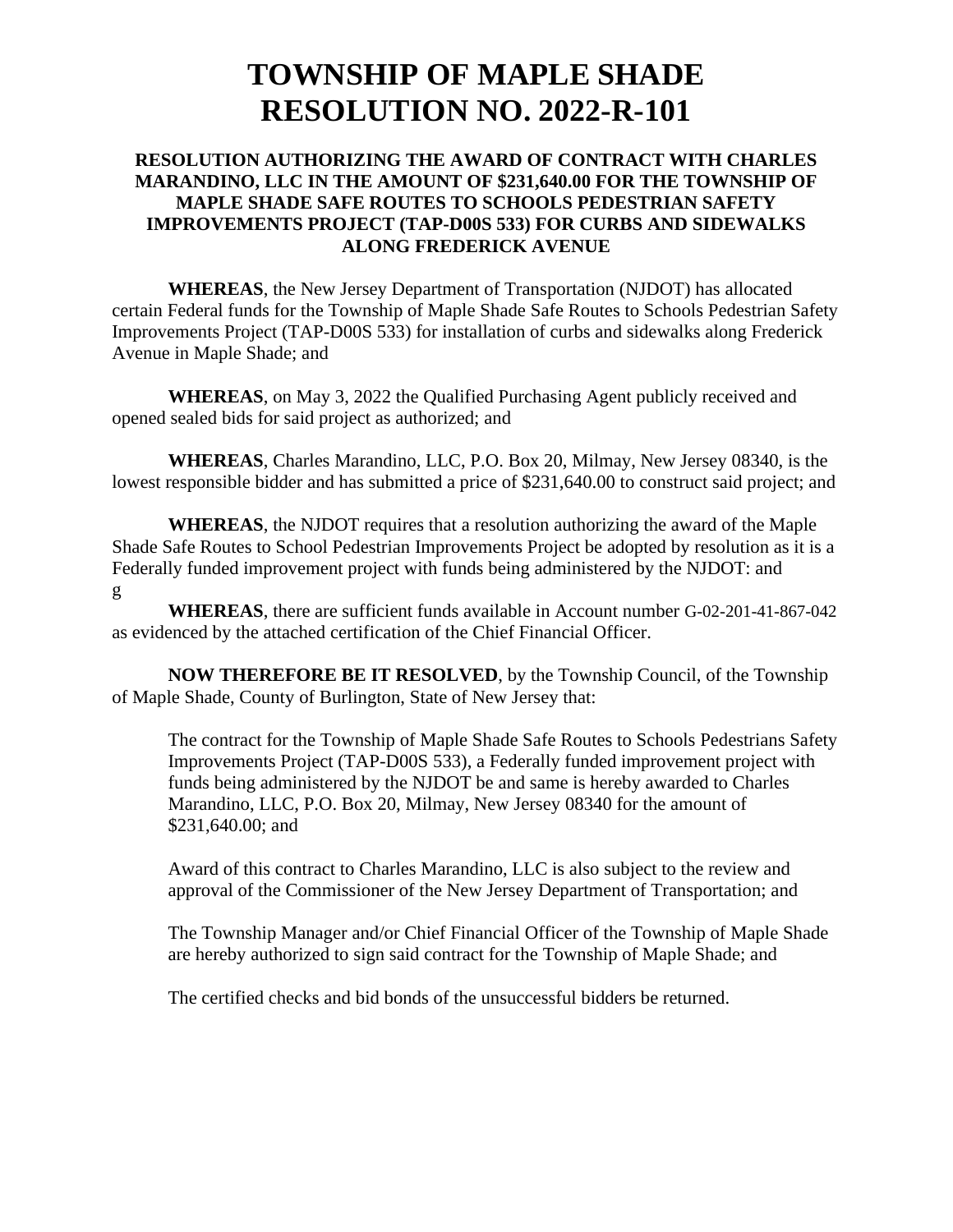#### **CERTIFICATION**

I do hereby certify the foregoing to be a true copy of a Resolution adopted by the Township Council of the Township of Maple Shade, in the County of Burlington and State of New Jersey, at a meeting held on May 26, 2022.

Andrea T. McVeigh, Township Clerk

| DATE: May 26, 2022 |               |               |             |             |                |               |  |  |
|--------------------|---------------|---------------|-------------|-------------|----------------|---------------|--|--|
| <b>COUNCIL</b>     | <b>MOTION</b> | <b>SECOND</b> | <b>AYES</b> | <b>NAYS</b> | <b>ABSTAIN</b> | <b>ABSENT</b> |  |  |
| Kauffman           |               |               | x           |             |                |               |  |  |
| Schmidt            |               |               | л           |             |                |               |  |  |
| Volpe              |               |               |             |             |                |               |  |  |
| Wiest              |               |               | X           |             |                |               |  |  |
| Nunes              |               |               |             |             |                |               |  |  |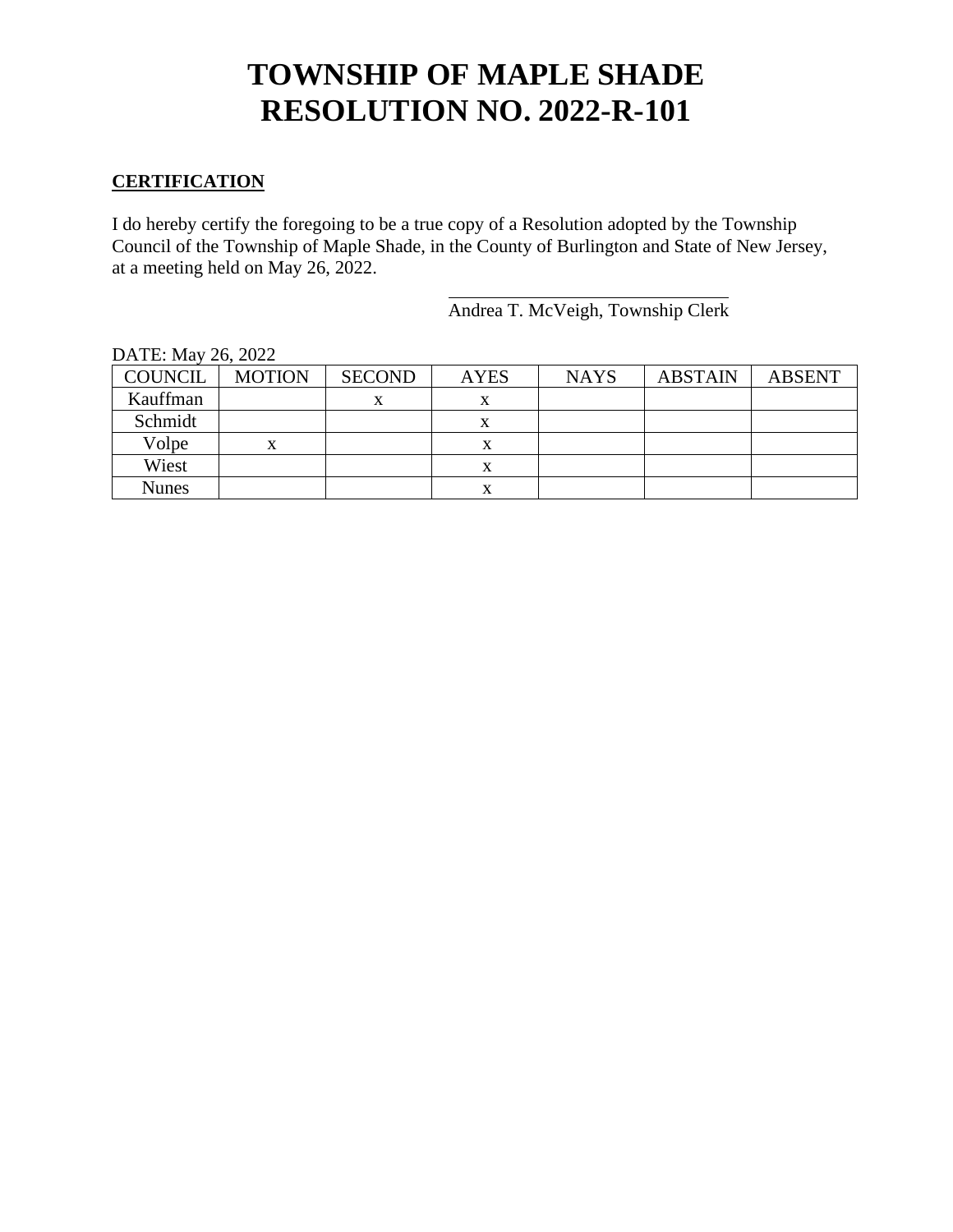#### **RESOLUTION AUTHORIZING A PROFESSIONAL SERVICES AGREEMENT WITH REMINGTON & VERNICK ENGINEERS, CHERRY HILL, NEW JERSEY TO PROVIDE CONSTRUCTION INSPECTION SERVICES FOR THE TOWNSHIP OF MAPLE SHADE SAFE ROUTES TO SCHOOLS PEDESTRIAN SAFETY IMPROVEMENTS FREDERICK AVENUE PROJECT**

**WHEREAS**, the Township of Maple Shade has heretofore advertised for proposals for Professional Services to provide Construction Inspection Services for the Township of Maple Shade Safe Routes to Schools Pedestrian Safety Improvements Frederick Avenue Project; and

**WHEREAS**, the Request was published in the Township's official newspaper and the Township's official website; and

**WHEREAS**, three (3) proposals were received and referred to the Township Qualified Purchasing Agent and Chief Financial Officer for review and recommendation; and

**WHEREAS**, it was recommended that a contract for the required services be awarded to Remington & Vernick, Engineers, Cherry Hill, New Jersey based upon the proposal received, pursuant to a fair and open process; and

**WHEREAS**, this contract is awarded in an amount not to exceed \$113,813.70 for specified services, for a contract period not to exceed one year from the date of award and is contingent upon NJDOT approval and increase in NJDOT project funding; and

**WHEREAS**, the availability of funds for said Professional Services Contract to be awarded herein have been certified by the Chief Financial Officer, contingent upon increased project funding by NJDOT; and

**WHEREAS**, the Local Public Contract Law (N.J.S.A. 40A:11-1, et seq) requires that the Resolution authorizing the award of contract for Professional Services without competitive bidding and the contract itself must be available for public inspection.

**NOW THEREFORE BE IT RESOLVED**, by the Township Council, of the Township of Maple Shade, County of Burlington, State of New Jersey that said contract for Professional Service to provide Construction Inspection Services for the Township of Maple Shade Safe Routes to Schools Pedestrian Safety Improvements Frederick Avenue Project, be awarded to Remington & Vernick Engineers, Cherry Hill, New Jersey, based upon the proposal received, pursuant to a fair and open process in the amount not to exceed \$113,813.70.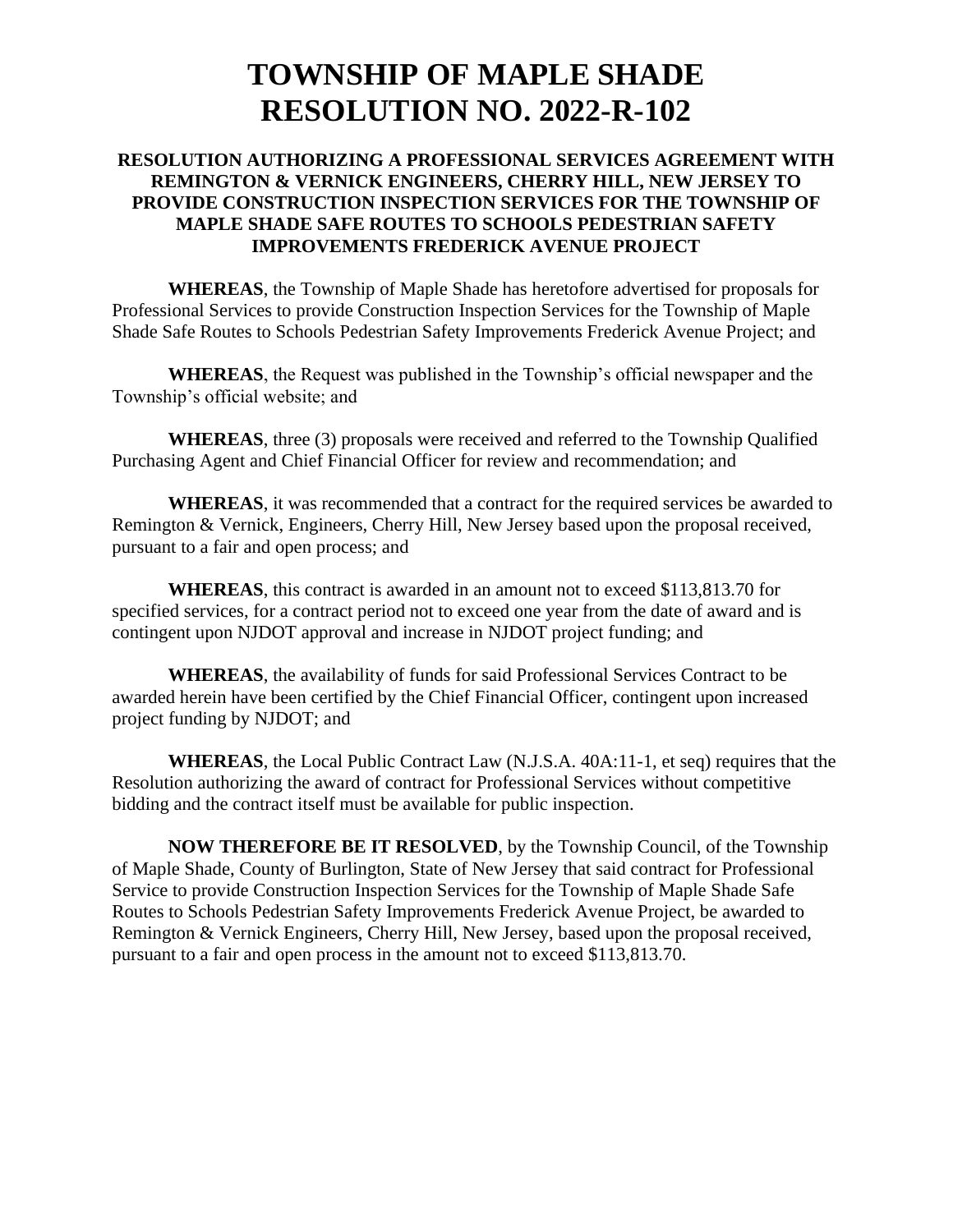#### **CERTIFICATION**

I do hereby certify the foregoing to be a true copy of a Resolution adopted by the Township Council of the Township of Maple Shade, in the County of Burlington and State of New Jersey, at a meeting held on May  $26<sup>th</sup>$ , 2022.

Andrea T. McVeigh, Township Clerk

| $L11L$ , $M4V$<br>$\sim$ 4044 |               |               |             |             |                |               |  |  |
|-------------------------------|---------------|---------------|-------------|-------------|----------------|---------------|--|--|
| <b>COUNCIL</b>                | <b>MOTION</b> | <b>SECOND</b> | <b>AYES</b> | <b>NAYS</b> | <b>ABSTAIN</b> | <b>ABSENT</b> |  |  |
| Kauffman                      |               |               | x           |             |                |               |  |  |
| <b>Nunes</b>                  |               |               |             |             |                |               |  |  |
| Schmidt                       |               |               |             |             |                |               |  |  |
| Volpe                         | x             |               |             |             |                |               |  |  |
| Wiest                         |               |               | x           |             |                |               |  |  |

#### DATE:  $\text{Mav } 26^{\text{th}}$ , 2022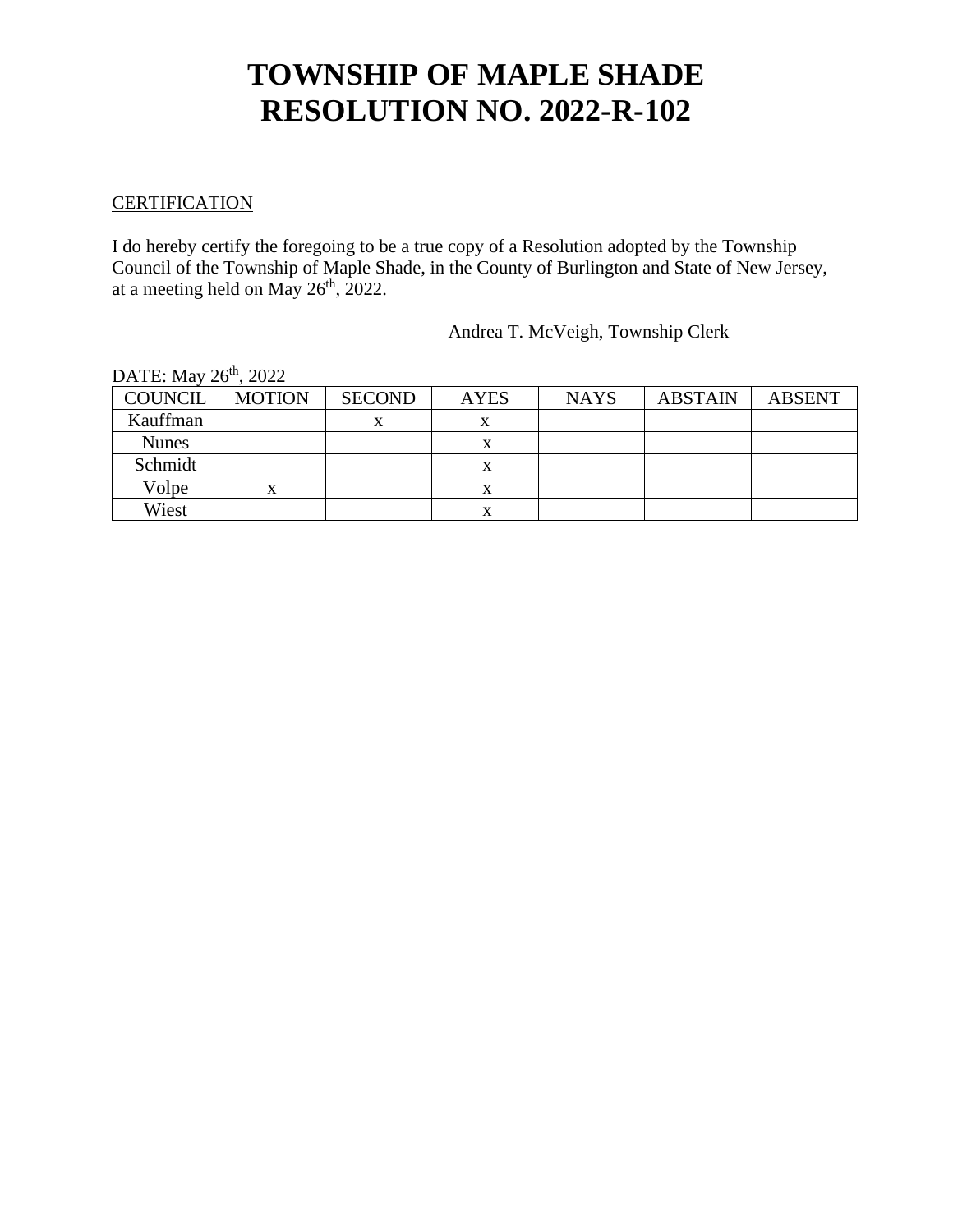### AUTHORIZE RENEWAL OF 2022-2023 LIQUOR LICENSES

WHEREAS, the Township Clerk has informed the Township Council that certain entities have applied to the Township Council for a renewal of Plenary Retail Consumption and Plenary Retail Distribution Licenses as permitted by N.J.S.A. 33:1-12.13; and

WHEREAS, the Township Clerk has informed the Township Council that the applications have been submitted with the proper fees and in the proper form and have otherwise conformed with the requirements set forth in N.J.S.A. 33:1-26 and 33:1-17; and

WHEREAS, the Township Council has reviewed said applications and accompanying documents and believes that it would be in the best interest of the Township to renew said licenses.

NOW, THEREFORE, BE IT RESOLVED, by the Township Council of the Township of Maple Shade, in the County of Burlington and State of New Jersey, as follows:

- 1. That the Township Council, for the aforementioned reasons; hereby declares that the entities listed in attached Schedule A are qualified applicants who have fully complied with the aforementioned legal requirements.
- 2. That the Township Council, for the aforementioned reasons; hereby authorizes the approval of the above listed license renewals for the 2022-2023 term.
- 3. That the Township Council hereby directs the Township Clerk to execute the necessary documents to effectuate the terms of this Resolution.

## **CERTIFICATION**

I hereby certify the foregoing to be a true copy of a Resolution adopted by the Maple Shade Township Council at a meeting held on May 26, 2022.

Andrea T. McVeigh, Township Clerk

 $\frac{1}{\sqrt{2}}$  ,  $\frac{1}{\sqrt{2}}$  ,  $\frac{1}{\sqrt{2}}$  ,  $\frac{1}{\sqrt{2}}$  ,  $\frac{1}{\sqrt{2}}$  ,  $\frac{1}{\sqrt{2}}$  ,  $\frac{1}{\sqrt{2}}$  ,  $\frac{1}{\sqrt{2}}$  ,  $\frac{1}{\sqrt{2}}$  ,  $\frac{1}{\sqrt{2}}$  ,  $\frac{1}{\sqrt{2}}$  ,  $\frac{1}{\sqrt{2}}$  ,  $\frac{1}{\sqrt{2}}$  ,  $\frac{1}{\sqrt{2}}$  ,  $\frac{1}{\sqrt{2}}$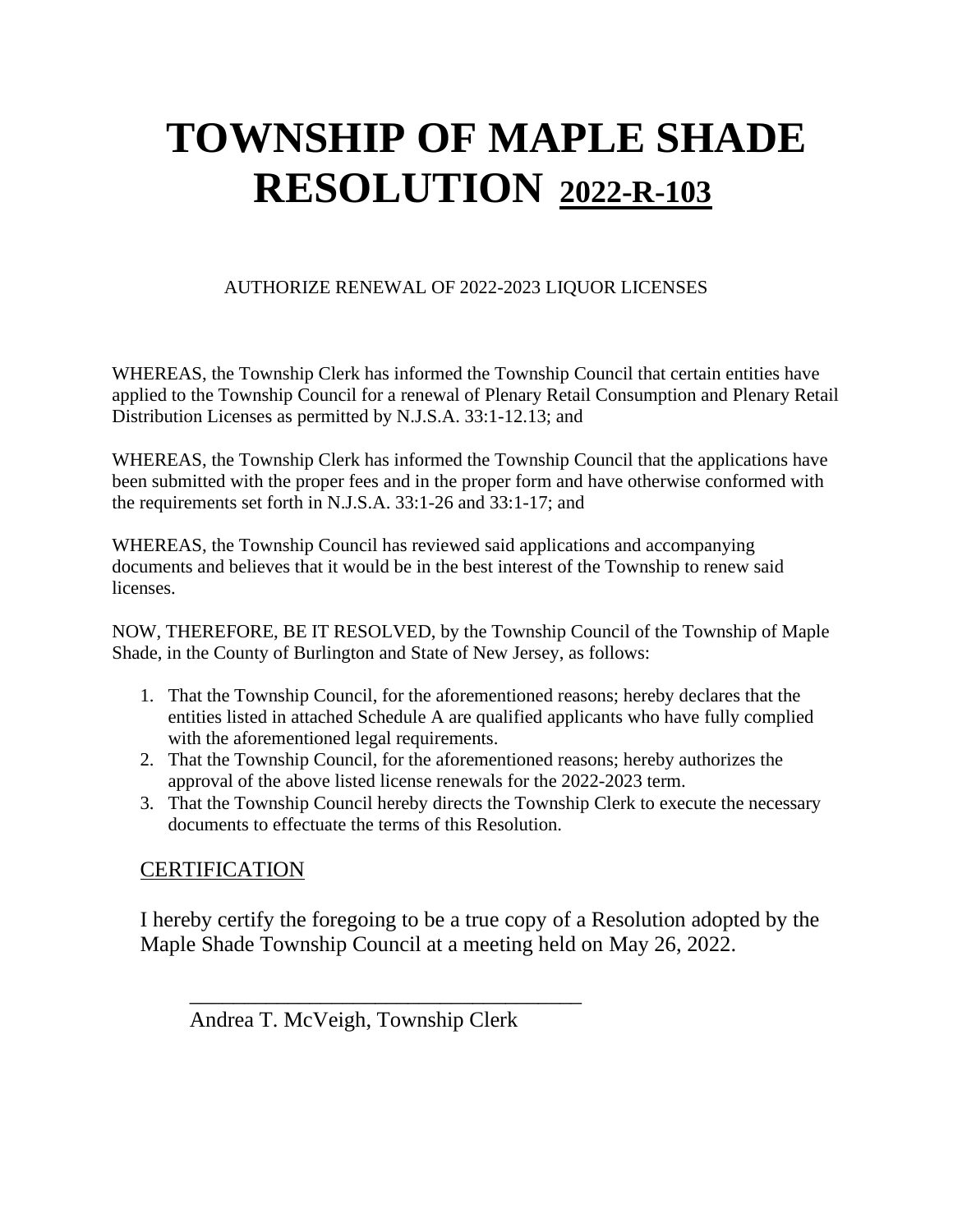| <b>COUNCIL</b> | <b>MOTION</b> | <b>SECOND</b> | <b>AYES</b> | <b>NAYS</b> | <b>ABSTAIN</b> | <b>ABSENT</b> |
|----------------|---------------|---------------|-------------|-------------|----------------|---------------|
| Kauffman       |               |               |             |             |                |               |
| Schmidt        |               |               |             |             |                |               |
| Volpe          | ∡             |               |             |             |                |               |
| Wiest          |               |               |             |             |                |               |
| <b>Nunes</b>   |               |               |             |             |                |               |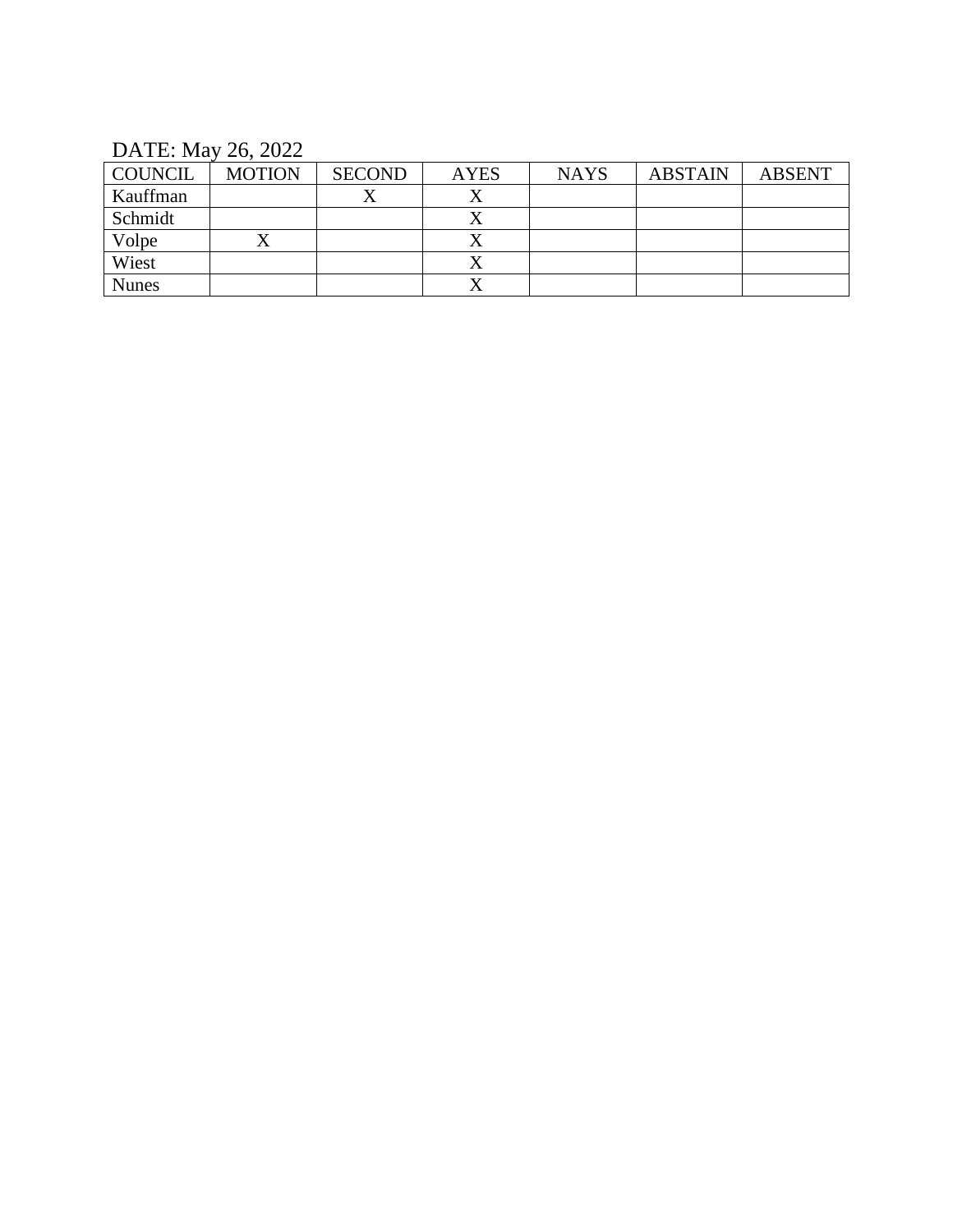GRANT REQUEST FOR ROAD CLOSURE FOR FIFTH AVENUE BLOCK PARTY

WHEREAS, the residents of Fifth Avenue submitted a proposal to the Township Council to close a portion of Fifth Avenue for a block party to be held on September 3, 2022 between the hours of 10:00 am and 9:00 pm; and

WHEREAS, the Coordinator of said event requested said portion of Fifth Avenue, from Forklanding Road to Greenwood Avenue, be closed on September 3, 2022; and

WHEREAS, Title 39 provides that the Municipality may adopt, by resolution, and for a temporary and lawful purpose, a regulation as authorized by Title 39 with respect to prohibiting the use of public streets in accordance with the temporary conditions with respect to time and date to be imposed by the Governing Body; and

WHEREAS, the Township Council has reviewed the aforementioned request and the report of the Maple Shade Township Police Department and has determined that the pending request may be granted subject to certain conditions to assure public safety.

NOW, THEREFORE, BE IT RESOLVED, by the Township Council of the Township of Maple Shade, in the County of Burlington and State of New Jersey, as follows:

1. That the Township Council hereby grants the request for the temporary closure of Fifth Avenue on September 3, 2022 between the hours of 10:00 am and 9:00 pm subject to the following conditions:

a. That the aforementioned request is approved and authorized and that all public safety organizations are directed to be advised.

b. Applicants comply to the Conditions of the Block Party Application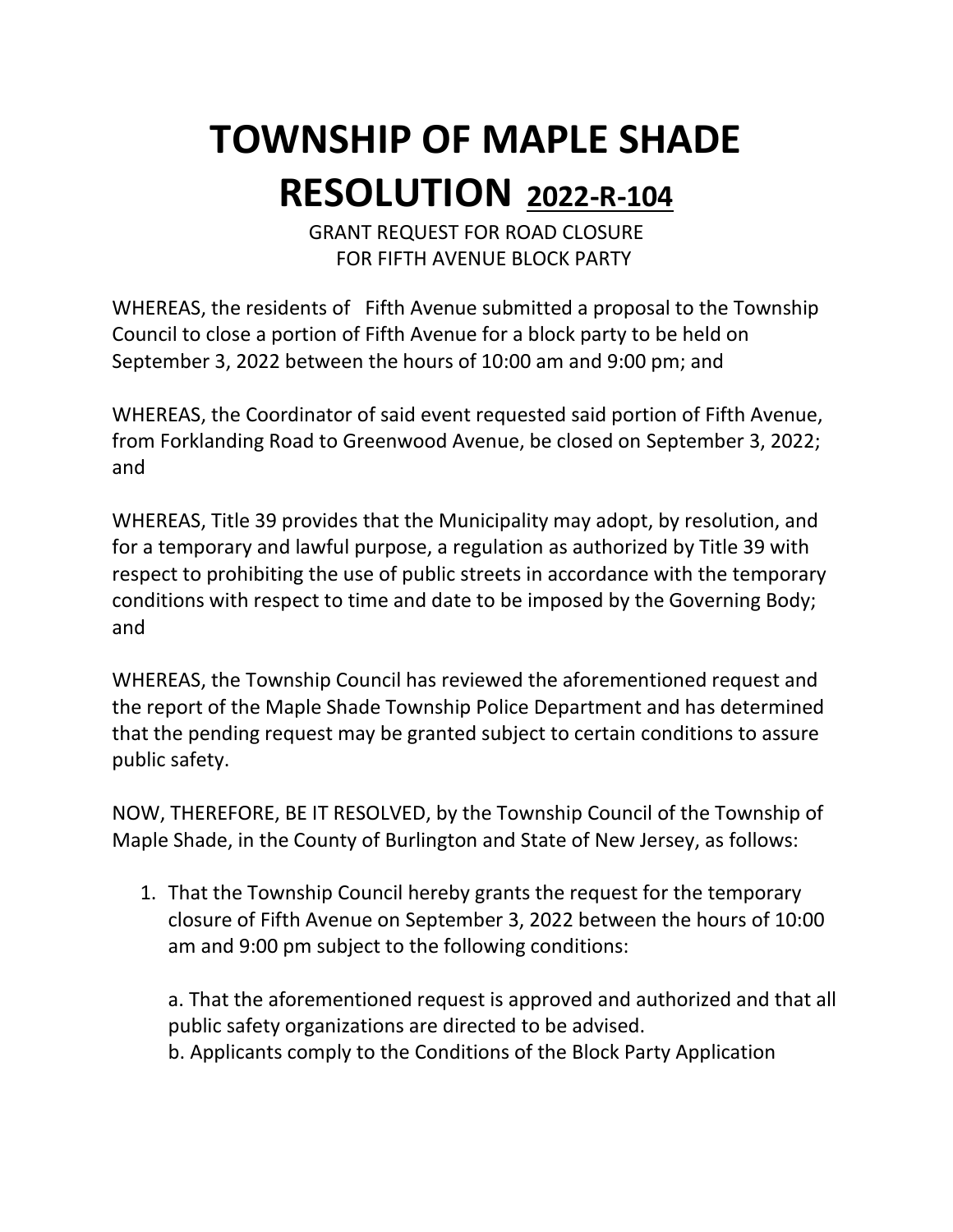## **CERTIFICATION**

I hereby certify the foregoing to be a true copy of a Resolution adopted by the Township Council of the Township of Maple Shade, County of Burlington and State of New Jersey at a meeting held May 26, 2022.

Andrea T. McVeigh, Township Clerk

| <b>COUNCIL</b> | <b>MOTION</b> | <b>SECOND</b> | <b>AYES</b> | <b>NAYS</b> | <b>ABSTAIN</b> | <b>ABSENT</b> |
|----------------|---------------|---------------|-------------|-------------|----------------|---------------|
| Kauffman       |               | ∡             |             |             |                |               |
| Schmidt        |               |               |             |             |                |               |
| Volpe          |               |               |             |             |                |               |
| Wiest          |               |               |             |             |                |               |
| <b>Nunes</b>   |               |               |             |             |                |               |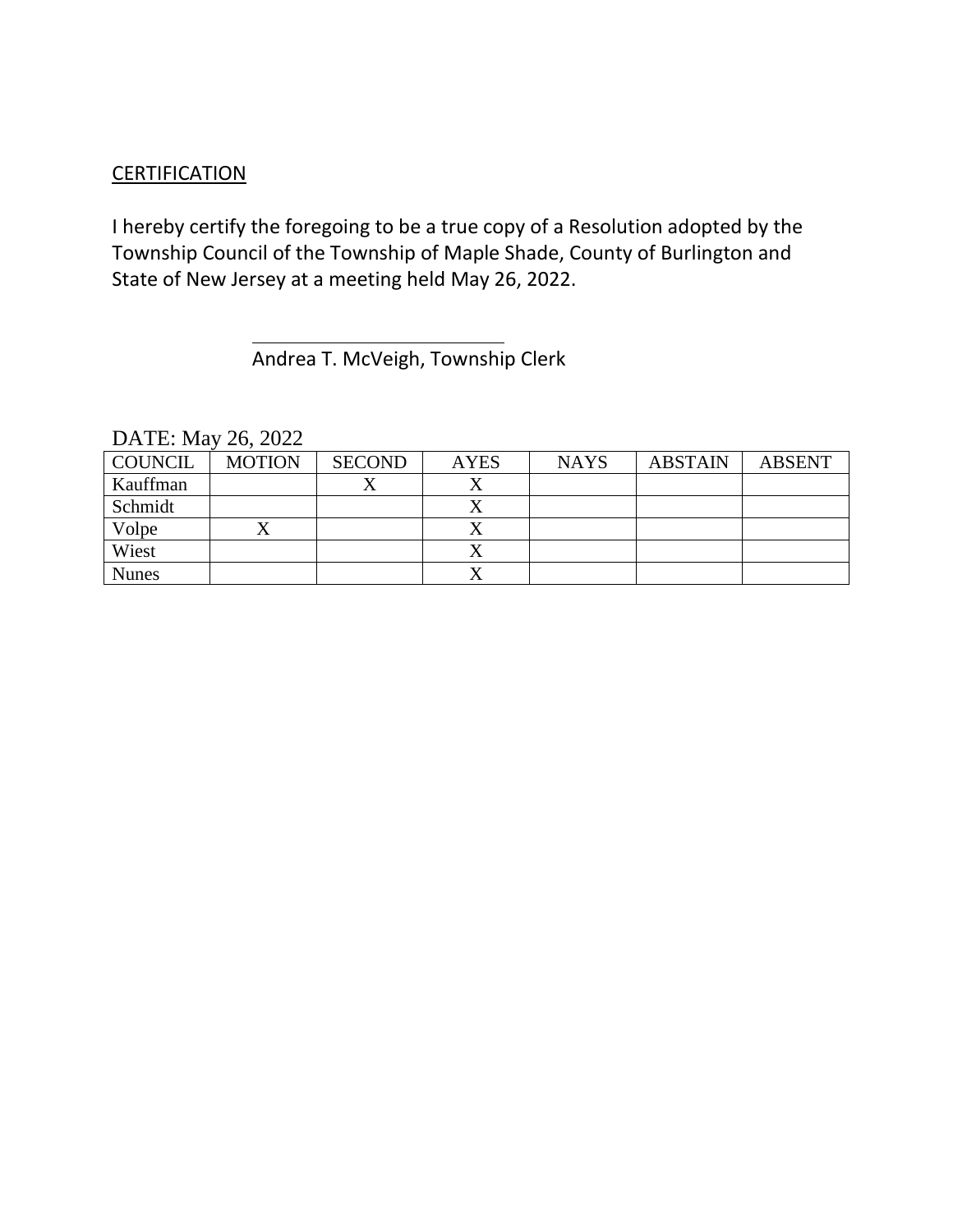#### **RESOLUTION AMENDING CONTRACT WITH McCORMICK & TAYLOR, INC. FOR PEDESTRIAN SAFETY IMPROVEMENTS - 2018 MAPLE SHADE SAFE ROUTES TO SCHOOL AND APPROVE CHANGE ORDER NO. 2**

**WHEREAS**, the Township Council, by previous Resolution, awarded a contract to McCormick & Taylor, Inc. for the 2018 Maple Shade Safe Routes to Schools Project for Pedestrian Safety Improvements (the "Project"); and

**WHEREAS**, the NJDOT notified the Township that it will be increasing the Project funding and will modify its funding agreement with the Township; and

**WHEREAS**, the Township, due to availability of funding, previously authorized McCormick & Taylor to proceed with Phases I and II of the Project and now seeks to proceed with Phase III of its proposal, Construction Engineering Services, in the amount of \$29,688.61; and

**WHEREAS**, N.J.A.C. 5:30-11.1, et seq. provides that the Governing Body may authorize change orders and amend contracts in accordance with the procedures set forth in said regulations; and

**WHEREAS**, the Township's Chief Financial Officer, as required by N.J.A.C. 5:30-11.3, has reviewed the requested contract amendment and has certified as to the availability of funds, contingent upon increased NJDOT project funding, said certification being attached hereto and made a part hereof; and

**WHEREAS**, the Township Council has reviewed the aforementioned request and desires to act favorably with respect to same and to amend the contract accordingly and to approve the change order.

**NOW THEREFORE BE IT RESOLVED**, by the Township Council of the Township of Maple Shade, in the County of Burlington and State of New Jersey, as follows:

- 1. That the Township Council, based upon the aforementioned certificate, hereby declares that upon increased project funding by NJDOT, the Township Chief Financial Officer is hereby directed to charge the expenditure against Grant account# G-02-201-41-867-040 as amended.
- 2. That the Township Council hereby amends the subject contract and increases the contract price in the amount of \$29,688.61, from \$173,625.37 to \$203,313.98 upon receipt of the terms and conditions of the aforementioned certification and NJDOT Agreement Modification.
- 3. That the Township Council hereby directs the Township Manager or Chief Financial Officer and Clerk to execute any and all documents necessary to effectuate the terms of this Resolution and which are prepared by or reviewed by the Township Attorney.